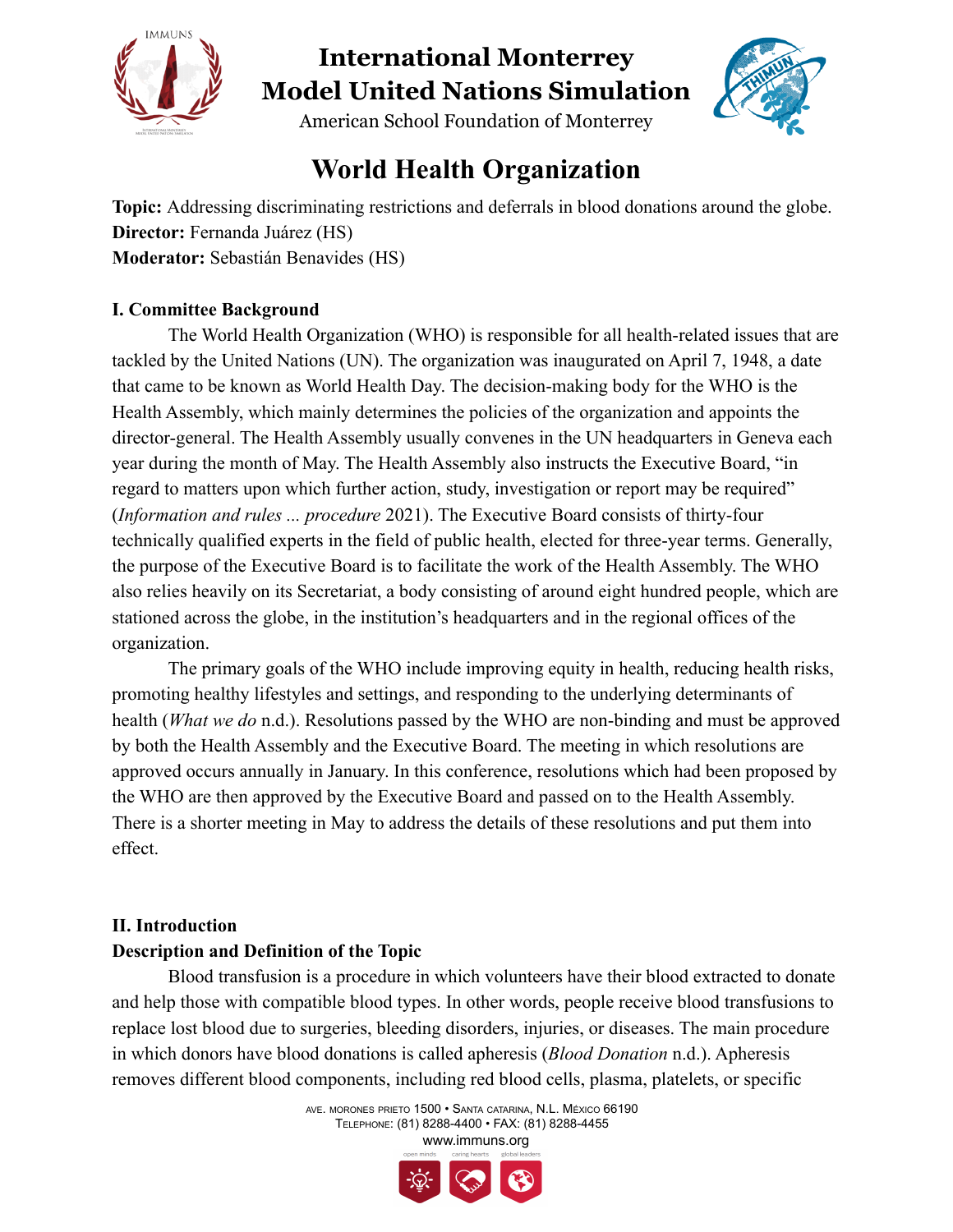

American School Foundation of Monterrey



types of white blood cells. Each blood component has other purposes; red cells carry oxygen and remove waste products, white cells aid the body in fighting infections, plasma is the liquid factor of the blood, and platelets help clot blood (*Blood transfusion* 2020). A donor can provide the components of blood needed, the most commonly transfused being red blood cells.

However, there are several requirements needed to donate blood. In most places, the volunteer has to be in good health, be at least 16 years old, and weigh 110 pounds or more (Gottlieb, 1999). In addition, donating blood has several restrictions; some of them include having traveled or lived in specific places—especially in places with an endemic—during a particular amount of time. Other restrictions would include having a tattoo, receiving a blood transfusion, being a man who has had sex with another man (MSM), engaging in prostitution, or using unprescribed injectable drugs three months before the procedure (*General Blood & ... Guidelines* n.d.). Lastly, ever testing positive for the AIDS virus, hepatitis B, or hepatitis C, or having lived with or had sexual contact with someone who had hepatitis B or symptomatic hepatitis C in the past 12 months would be a restriction for volunteering to donate blood. To add on, blood donors need a 56-day break between various donations and a seven-day break before donating platelets (*General Blood & ... Guidelines* n.d.).

#### **The Problem**

In present times, countries and hospitals worldwide have been forced to deal with low blood supplies. In addition, the prolongation of the COVID-19 pandemic has exacerbated blood supplies across the planet. As a result, it has left numerous patients awaiting treatment of injuries and diseases without the possibility of transfusions (Cha, 2021). Although numerous individuals have offered to donate their blood to impending causes, restrictions set in place by health departments in countries around the globe have prevented many from doing so. Before donating blood, potential donors complete a survey that determines their potential exposure to diseases transmissible by blood (Sutherland, n.d.). Those deemed to have a high likelihood of having been exposed to said diseases or conditions are not allowed to donate blood to prevent infections through transfusions. Bloodborne pathogens and microorganisms such as viruses or bacteria can lead to severe disease contractions after blood transfusions, this being the primary motivation for a thorough screening process. HIV, Malaria, Syphilis, and Hepatitis are among some of the most common diseases that can be transmitted through transfusions (*Diseases and Organisms* 2019).

Even though the global blood shortage has affected each country differently in recent times, campaigns aiming to modify restrictions on blood donations have re-ignited worldwide. The deficit has sparked protests from individuals arguing about the necessity of equality and human rights for all individuals. For decades, major organizations such as the Human Rights Council (HRC) have advocated for the modernization of policies enforcing the prohibition of

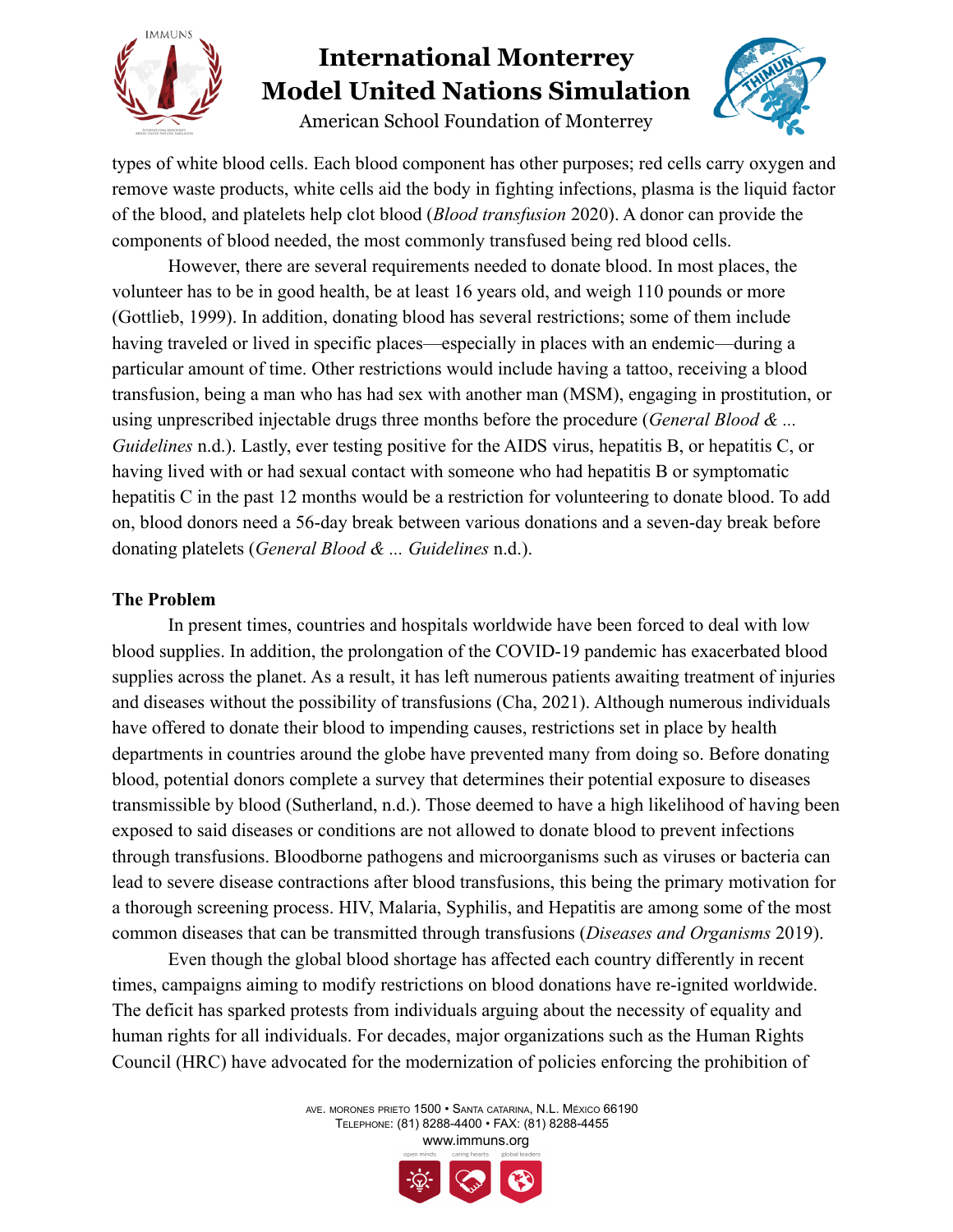

American School Foundation of Monterrey



blood donations from people deemed at risk of transferring bloodborne diseases. In addition, questionnaires used by health departments and hospitals have been deemed discriminatory, as campaigners have called for questionnaires where each donor is evaluated equally (Franklin, 2007). Despite the situation, some federal health departments such as the Food and Drug Administration (FDA) in the United States (US) have relaxed specific measures to combat current blood shortages (*Blood Donations* n.d.). Although the move is not a response to campaigns advocating for fewer restrictions on blood donations, it is the first significant shift in blood donor restrictions since the 1980s (*Equality Magazine: FDA ... Men* 2020). As the adverse effects of COVID-19 continue depleting blood supplies worldwide and movements calling for the easing of restrictions emerge, blood donations are becoming an increasingly relevant topic for nations to discuss across the world.

The problem encounters several outcomes that harm people, humanitarian health, and hospitals. The background and primary reason causing this situation to be a conflict are the regulations to ensure blood supply safety. Since different diseases are within the blood of a human being, blood donations have to be made after various regulations are approved. At the same time, technological developments have improved the effectiveness of antibody detection tests, making the process faster and more effective in determining whether the donation is viable or not. In addition, transfusion transmissible infection monitoring systems have been created in the US to ensure the safety of the country's blood supply against a range of pathogens, including HIV.

Widespread blood shortages during the COVID-19 epidemic caused the re-inspection of blood donation deferral rules. Furthermore, the FDA's request for convalescent plasma—blood drawn from those who have recovered from COVID-19—drew attention to the restrictions that prevent some men from donating plasma under the FDA's prohibition on donations from men who have sex with men. Supporters have long urged for a change in the FDA's MSM policy. As a result, in April 2020, the FDA reduced the once-permanent prohibition on MSM blood donations from a 12-month deferral to a 3-month delay. Although the FDA's guidance to create a three-month delay time for MSM was a step in the right direction—bringing the US closer to rules set by other nations like the United Kingdom (UK) and Canada—it did not represent the most recent science. The FDA's recent change to a three-month deferral policy for MSM was most likely the consequence of interest convergence—effective advocacy by dedicated supporters combined with the practical realities of a statewide shortage of blood donations during a global pandemic. This shift proves that earlier limitations on blood donation were never scientifically justified. It is important that the FDA's decisions must be evidence-based rather than fear-based in the future.

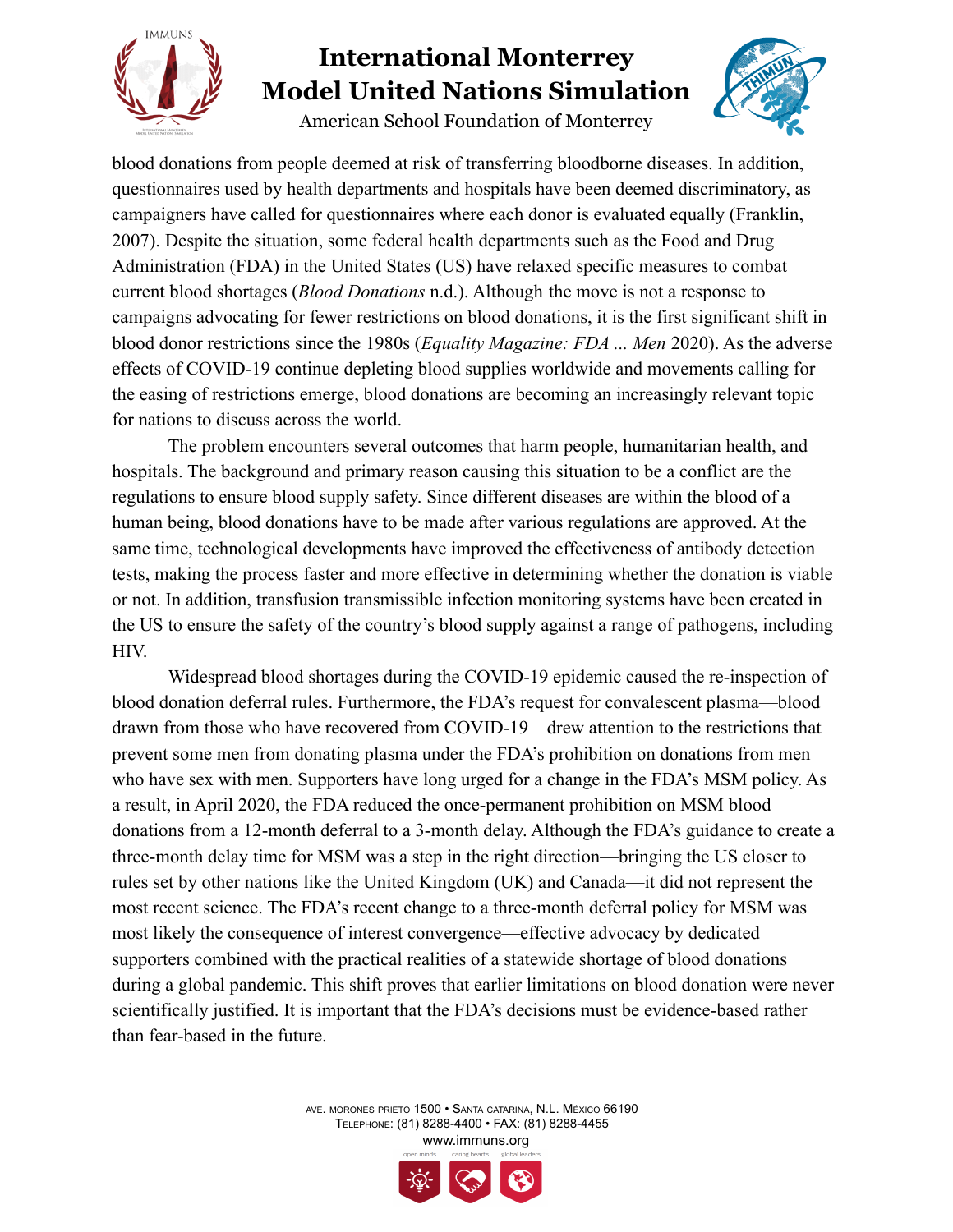

American School Foundation of Monterrey



#### **III. History of the Topic Chronological History of the Topic**

Blood transfusions have been around since the 17th century. British physician, William Harvey, attempted the first known blood transfusion after discovering blood circulation in 1628. However, it was not until 37 years later when the first successful blood transfusion occurred when another British physician, Richard Lower, kept a dog alive by transfusing blood from other dogs. Later, Jean-Baptiste Denis in France, along with Richard Lower and Edmund King in England: reported that they could successfully transfuse blood from sheep to humans. It took more than a century until the first successful human blood transfusion was performed on a patient to treat a postpartum hemorrhage. As decades passed, the medical world grew more advanced with the help of new tools, methods, and discoveries. The United States established a national blood collection program in 1940. A year later, the Red Cross began the National Blood Donor Service to collect blood for the US military during World War II, which led to the blood program containing more than 13 million pints during four years (*History of Blood Transfusions* n.d.). By the late 40s, physicians performed syphilis testing on each blood type. Decades later, blood banks become an all-volunteer donor system.

In 1972 experts began testing donated blood for hepatitis B, a vaccine-preventable, sexually transmitted disease leading to a severe liver infection. In the 70s, the FDA became more involved with blood banks by regulating around 7,000 blood centers and requiring that all blood bags be labeled 'paid' or 'volunteer.' Later, in 1983, several blood banking centers issued the first warning about Acquired Immune Deficiency Syndrome (AIDS). This warning was issued around two years after the first cases of AIDS emerged. In March of the same year, the CDC published an article stating that AIDS is most prevalent in people who inject drugs, hemophilia patients, and people in homosexual relationships with multiple partners. It was reported that these groups' vulnerability to the disease is due to sexual contact or blood exposure being vectors of the illness (*AIDS Crisis Timeline* 2021). The FDA licensed blood tests for HIV during the eighties, and blood banks began screening their blood supplies for signs of infected blood. In 1985, Ryan White, a teenager, contracted AIDS through donated blood; he was barred from attending his middle school due to his condition. Later on, in 1992, testing of donor blood for HIV-1 and HIV-2 antibodies became available. The first National Testing Laboratory in Dedham, Massachusetts, opened in the same year, applying specific tests to ensure that Red Cross blood products were safe. In 2002, nucleic acid amplification tests (NAT) and the Hepatitis C Virus (HCV) were licensed by the FDA after the tests were first implemented in 1999. During the 2000s, multiple discoveries and approvals were made regarding blood donations, which helped advance safe and accessible blood donations and transfusions (Garcia, 2017). However, in 2011

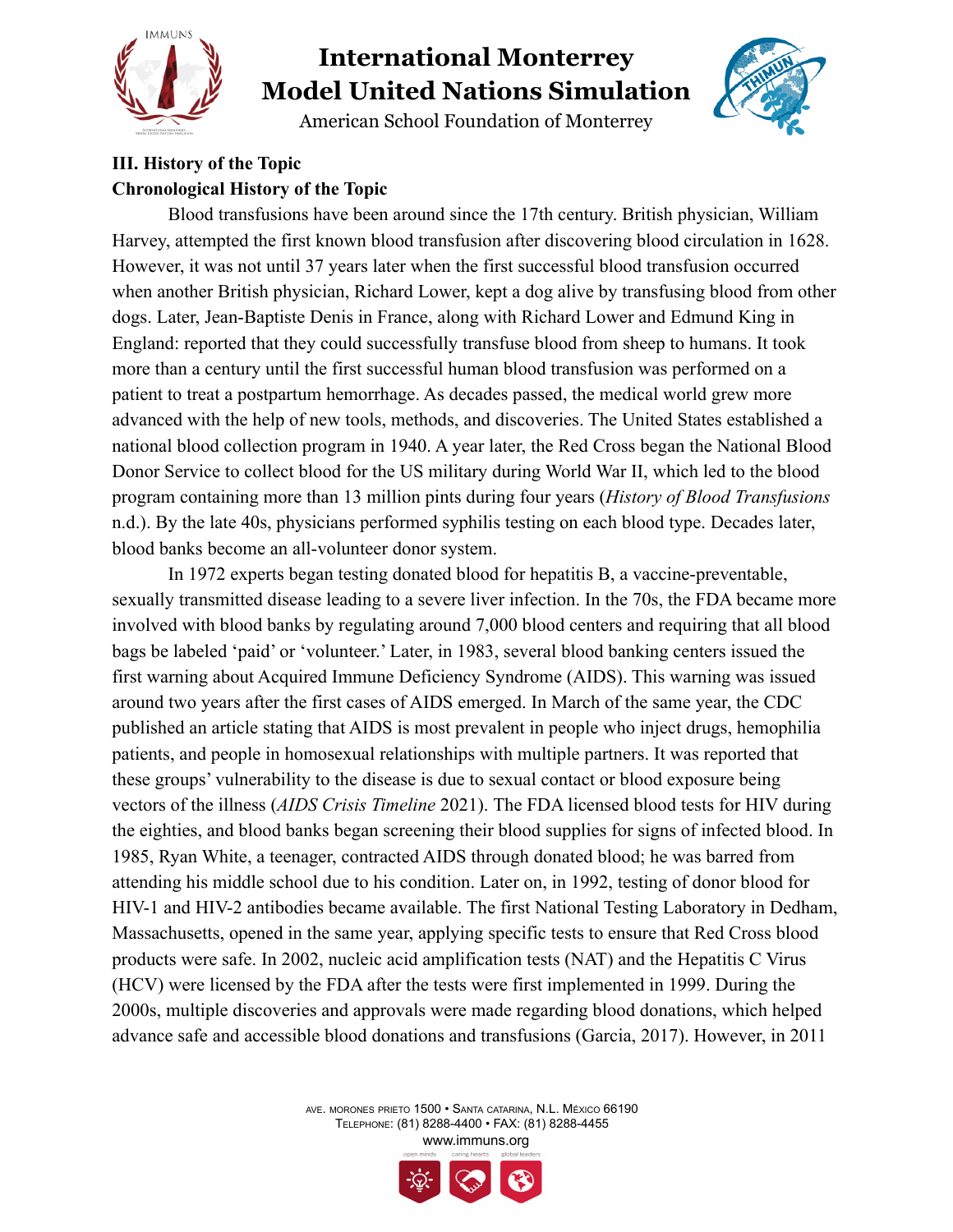



American School Foundation of Monterrey

there was a significant drop in blood donations by 20% from those aged from 17 to 34, which unfavorably resulted in a generation gap in donors (Orr, 2011).

#### **Historical Case Studies**

#### Hepatitis E in a Blood Donor

There has been a case where a 27-year-old male who resided in India was able to pass all tests and requirements on donating a triple bag to a tertiary cancer hospital. However, almost three weeks later, the donor told the hospital that he started suffering from vomiting and jaundice one day after his donation. Shortly after visiting a physician for examination, it was found that his liver functions were elevated (Tendulkar et al., 2015). People in his community were all suffering from similar symptoms during the same time. As a result, many tests were performed: evidence found that the sickness the donor experienced at the time was the Hepatitis E Virus (HEV). Multiple tests concluded a lack of security in the systems as they did not detect Hepatitis in the donor. Nevertheless, he still donated, believing there was nothing wrong with his system (Tendulkar et al., 2015). By the time the test results showed that the donor had HEV, his blood had already been transfused to a patient elsewhere; 35 days posttransfusion the recipient did not experience any HEV symptoms, yet he was unable of being tested as he had already been discharged and was resident in another state (Tendulkar et al., 2015). Still, the blood recipient could have contracted HEV as "the majority of HEV infections are asymptomatic" (Horvatits et al., 2019). This situation shows the importance of the restrictions in blood donations as they prevent bloodborne diseases from being transmitted.

#### English Ban on Blood Donations

One of the many restrictions of blood transfusions in the US includes residence in the UK during a specific time period. This restraint was set by the US FDA, which created a ban on blood donations from anyone who lived in Britain longer than six months between 1980 and 1997 (Gottlieb, 1999). This ban was implemented due to the risk of transmitting a variant of Creutzfeldt-Jakob Disease (CJD). CJD is a fatal disease that "affects various aspects of neurological function" that would result in the death of the victim (*Is it time ... donation?* 2019). This disease was originally found in cattle, causing the UK exports to be banned from most countries; however, the consumption of these led to the infection of several UK citizens with the disease (*Is it time ... donation?* 2019). During these years, the disease's exposure was at its peak in the UK, which increased the probability of spreading CJD. This disease has affected around 40 million people, of which 39 million were infected in Britain (Gottlieb, 1999). The CJD has only been transmitted through blood in mice experiments, in which it was injected into their brains; there has not been any recorded. However, the FDA was still concerned since scientists have not

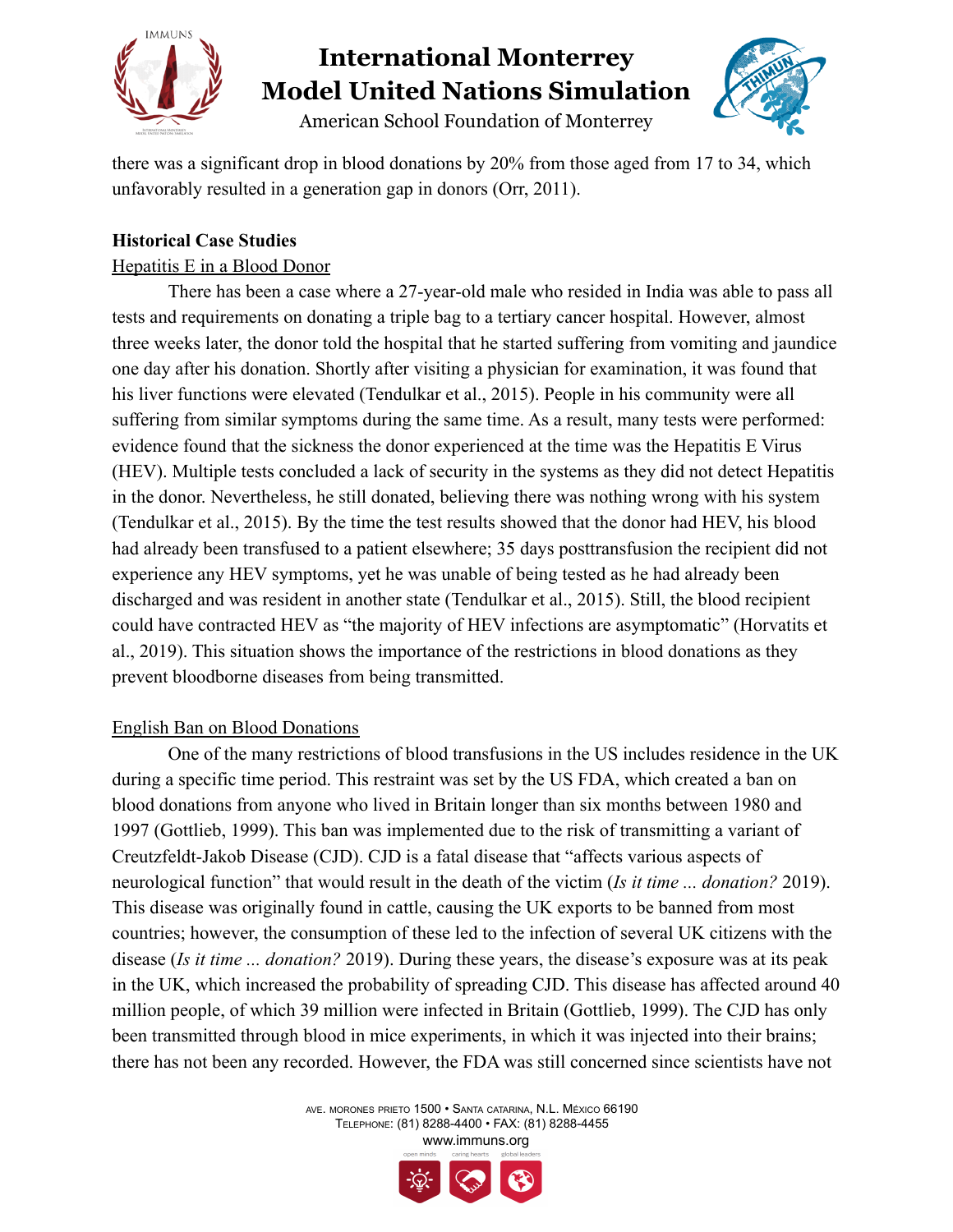

American School Foundation of Monterrey



fully discovered how the disease spreads. Therefore, this guideline could affect thousands of donors by prohibiting blood donations.

#### Contaminated Blood Inquiry

One of the largest healthcare treatment scandals to ever affect the UK occurred during the 1970s and 1980s when blood transfusions were used to treat hemophilia. During this time, up to 30,000 people with hemophilia and other bleeding disorders were exposed to blood containing HIV and Hepatitis Viruses after receiving treatment through blood transfusions (Triggle, 2021). Patients with bleeding disorders lack a protein that enables their blood to clot, meaning that minor injuries often lead to bleeding that is difficult to treat. Until the 1970s, the treatment for bleeding disorders such as hemophilia required transfusions of plasma. At the time, HIV had not been diagnosed, and information about other bloodborne diseases was limited. Although the scandal directly affected hemophilia patients, people who received blood after an operation or childbirth are also thought to have been exposed. The event led an estimated 5,000 people to develop bloodborne diseases and claimed the lives of 3,000 patients. Recently, an inquiry into the event was launched after years of protest from victims, who claim that risks were not explained and that the government covered the scandal (Triggle, 2021).

#### Haitian Blood Donor Ban

During the AIDS epidemic, the Centers for Disease Control and Prevention (CDC) named four groups at high risk of contracting the disease: heroin users, homosexuals, hemophiliacs, and Haitians (Danticat, 2017). Haitians were the only group whose risk of contracting the disease was nationality-based. The restriction was primarily based on twenty cases of AIDS in Miami being from Haitian patients. These cases then caused widespread panic among non-Haitians, who believed all Haitians carried AIDS. At the height of the AIDS crisis, the FDA banned all Haitians from donating blood (Danticat, 2017). One specific case recalls retired New York City public-school teacher Nicole Rosefort desperately needing to give her father a blood transfusion. When she went to their local hospital with her sister to donate blood for the transfusion, they were turned away due to their nationality, which resulted in a nationwide mobilization against the ban, with Haitians protesting in large numbers in Boston, Washington, and Miami. In 1990, between fifty and eighty thousand people gathered to march across the Brooklyn Bridge to decry the ban and call out the stigmatization and discrimination behind it (Danticat, 2017). Even though the ban was eventually lifted, the stigma against Haitians remains.

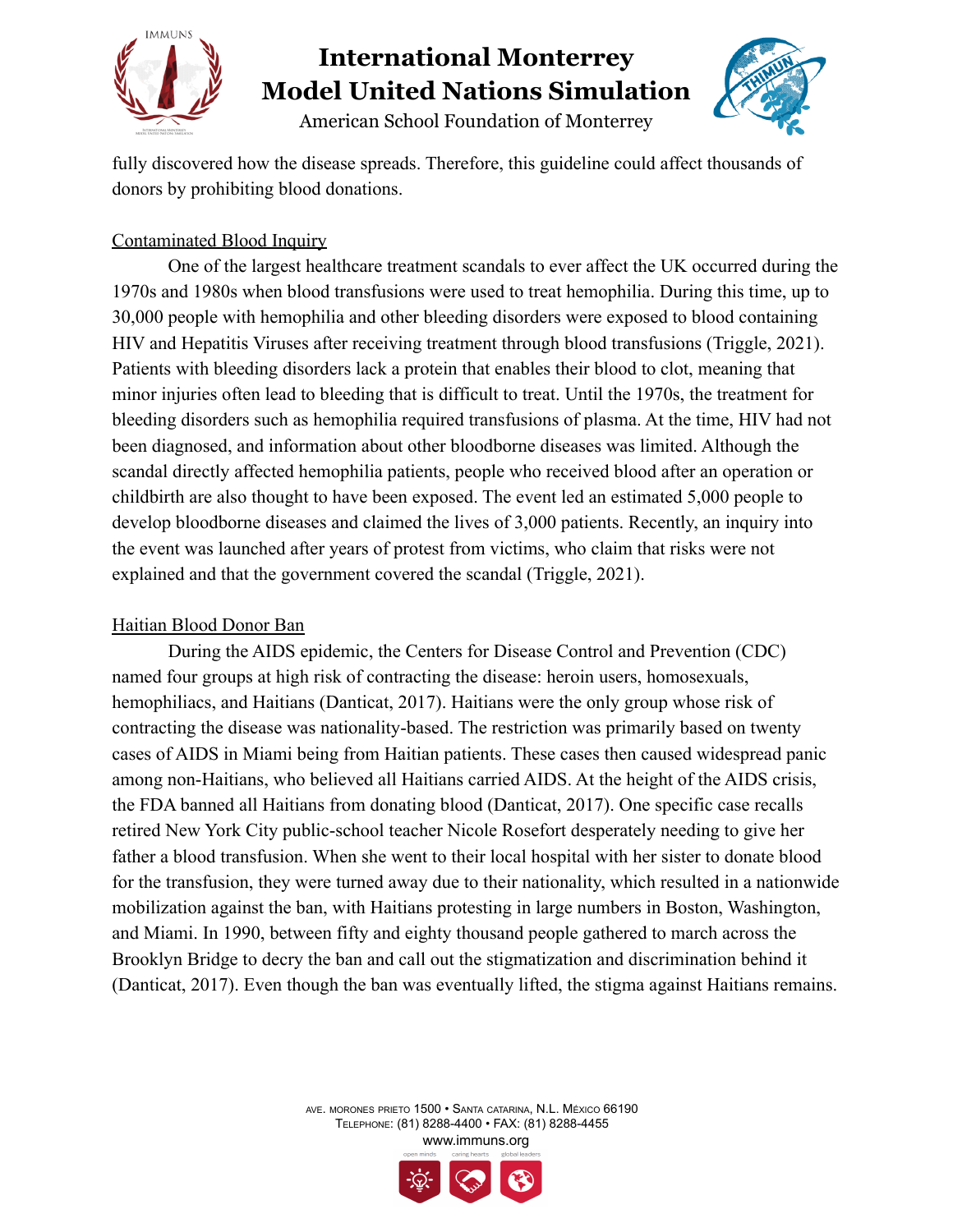

American School Foundation of Monterrey



#### MSM Discrimination

Gay discrimination has increased throughout the years due to the slightly enhanced danger of HIV transmission from blood transfusions and its relation with gay men. During the 1980s, there was a crisis outbreak of HIV/AIDS; there was a high infection rate, and there were no accurate diagnostics for the virus. Therefore, universal restrictions on blood transfusions from high-risk groups were justified. The FDA changed its policy in December 2015, shifting from a lifelong prohibition on homosexual and bisexual men giving blood to a one-year restriction (Shaw, 2020). This restriction applied to any man who has had intercourse with another man in the previous 12 months. According to the FDA, transmissions can exclude up to 90% of potential bloodborne illness donors. The FDA updated its guideline regarding MSM blood donations on April 2, 2020, cutting the delay time from 12 to three months (Ochoa, 2021). Donors are examined at blood facilities across the country using a set of standardized inquiries to assess health risks that could suggest infection with a contagious disease like HIV or Hepatitis Viruses. The FDA announced modifications to donation eligibility requirements earlier this spring, and the American Red Cross adopted them in June 2021.

#### **Past UN Actions**

In 2004, the World Health Organization announced the foundation of World Blood Donor Day. This celebration occurs every year on June 14; it aims to bring awareness to the great demand for safe blood donations from volunteers (*Announcing World Blood ... 2021* 2021). The day also serves as a call-to-action for governments and national health authorities; such authorities put in place groundworks and provide sufficient resources to increase the donation of blood from volunteers. A key factor behind the creation of World Blood Donor day is the vast blood shortages in developing countries; hence, the demand for blood donations occurring at a steady rate. WHO Director-General, Margaret Chan, said that "Although we have many external differences, the same vital blood pumps through all our veins [...] The act of giving life – the greatest gift any person can give or receive – is the act of voluntary, unpaid blood donation" (*Voluntary unpaid blood ... goal* 2016). The topic for the past year's Day, which happened on June 14, was 'blood binds us all', emphasizing the universal bond people share through their blood. 'Share life, donate blood' is a slogan highlighting the importance of voluntary donation systems in motivating people to care for one another and foster communal togetherness. WHO noted that nearly half of the 108 million blood donations provided worldwide each year are gathered in high-income countries, which account for fewer than 20% of the world's population (*Voluntary unpaid blood ... goal* 2016). The overall blood donation rate in high-income countries is more than nine times higher than in low-income countries. However, in many nations, demand outnumbers supply, and donation services must balance the need for blood to ensure its health

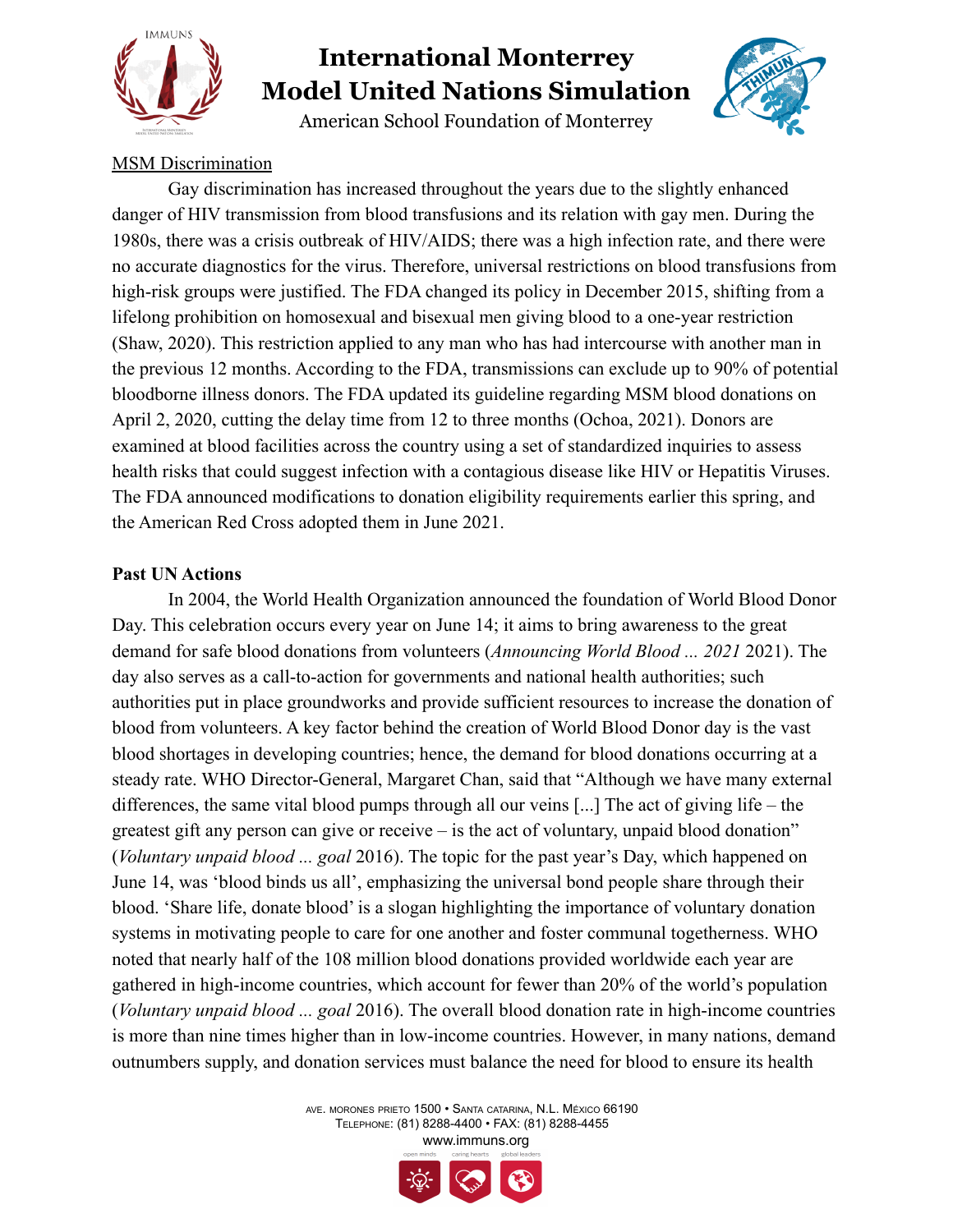

American School Foundation of Monterrey



and reliability. According to the WHO, an adequate supply can only be provided through regular donations from unpaid, volunteer blood donors. Frequent, unpaid blood donors are the foundation of a secure blood supply, according to the organization, because they are linked to low levels of infection that spread through transfusions, such as HIV and hepatitis viruses (*Voluntary unpaid blood ... goal* 2016).

#### **IV. Key Players and Points of View**

#### The United Kingdom

The United Kingdom has four blood transfusion services including; NHS Blood and Transparent for England (NHSBT), the Scottish National Blood Transfusion Service (SNBTS), the Welsh Blood Service (WBS), and the Northern Ireland Blood Transfusion Service (NIBTS) (*United Kingdom* n.d.). The NHSBT collected, authorized, and delivered around 1.5 million blood donations per year. Meanwhile, the SNBTS has a blood processing and testing center that manages 250,000 voluntary contributions every year. Furthermore, The Welsh Blood Service provides blood components and services to health boards in the country (*United Kingdom* n.d.). Finally, NIBTS collects, processes, and tests blood components; they have issued more than 42,000 red cell components. The US restricted people from donating blood if they spent more than six months inside the UK between 1980 and 1997 (*United Kingdom* n.d.). This restriction is due to the high exposure of a disease called Creutzfeldt-Jakob (Gottlieb, 1999). It was created as there was no way to test if the donor's blood had the disease or not; likewise, the little information on the disease was deemed sufficient reason to impose this restriction. Recently, on June 14, 2021, changes were made, and donors in the UK will no longer be asked if they are a man who has had sexual intercourse with another man. Instead, donors will still be asked if they have had sexual intercourse during the three months previous to their donation. As the minister for blood donation, Lord Bethell, mentioned: this was done to be more inclusive towards the LGBTQ+ community (*UK to change ... assessment* 2021). Due to the recent changes, people who have had the same sexual partner for more than the last three months, and have no recent exposure to an STI, will be able to donate blood (*UK to change ... assessment* 2021).

#### The United States

In 2020, the US FDA required LGBTQ+ men who had sexual relations with another man to wait one year before being able to donate blood. However, a few months later, the administration changed the rule to three months due to the COVID-19 pandemic (Shaw, 2020). However, the donors are pleased with implementing the requirement since it could be caused by prejudice. According to the CDC, all donated blood is tested for HIV and other diseases, like

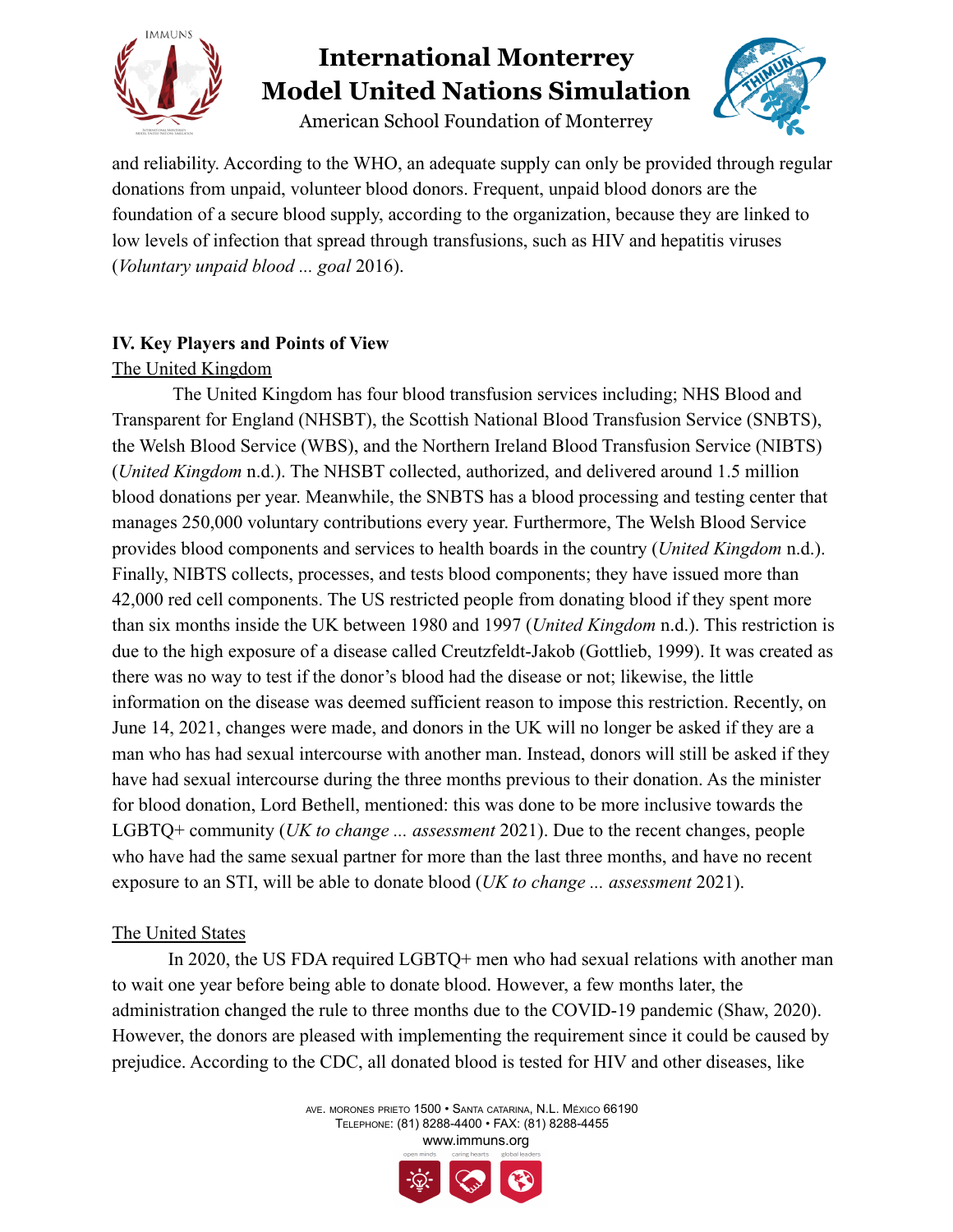

American School Foundation of Monterrey



Hepatitis C. Virus. Thirteen years after it became prohibited for gay men to donate blood, the Blood Donation Rules Opinion Study demonstrated that 0.25% of blood donated from MSM showed HIV infections, lower than the expected 12% (Shaw, 2020). In other words, the FDA implemented a nation-wide policy based on an erroneous assumption that discriminated against gay men. Due to the lack of blood during the COVID-19 pandemic, the FDA revisited its restrictions. One of the biggest changes was the MSM restriction previously mentioned; however, it also reduced the amount of time needed between getting a tattoo or a piercing and donating blood to three months. Moreover, regarding people who lived in Europe and were believed to have been exposed to the CJD, "the [FDA] is eliminating the recommended deferrals and is recommending allowing reentry of these donors" (Marks, 2020). While these recommendations are expected to remain in place after the pandemic, there is no way to ensure that such a statement will be held by the agency; especially considering how some of their restrictions were just removed instead of reduced.

#### China

Accounting for 18.47% of the world's population, citizens of the People's Republic of China may play a vital role in the global blood supply. Between the 1980s and early 1990s, blood shortages combined with innovations in plasma collection led the Chinese government to increase its blood supply. Blood with HIV/AIDS, hepatitis, and malaria was common and frequently led to infections in patients. After an outbreak of HIV ensued among the Henan provinces of China during the mid-1990s, blood safety regulations started to receive more attention from the government (Gao et al., 2020). To improve the safety of blood donations, the Chinese government implemented the Blood Donation Law in 1998. The law allows people to donate blood through three methods: employer-organized donation, voluntary blood donation, and family or mutual donation—between family members. Before this law, blood donors were paid, which is now illegal (Gao et al., 2020). Despite a lack of significant restrictions, blood that has been collected is subjected to intensive screening before being donated. Equipment is used to test collected blood twice to ensure the lack of presence of bloodborne diseases. Due to these policies, the amount of blood donors in China has increased by 275%, rising from four million to 15 million in 20 years (Gao et al., 2020). China had 459 blood centers in 2010, and the volume of blood collection has been on the rise for over 20 years. Despite these improvements, the country suffers from a lack of blood, a crisis that China's large population has often mitigated.

#### Kenya

With over 50 million people. Kenya is one of the most populated countries in the African continent (*Population, total - Kenya* 2020). Despite this, the nation has struggled to gather and

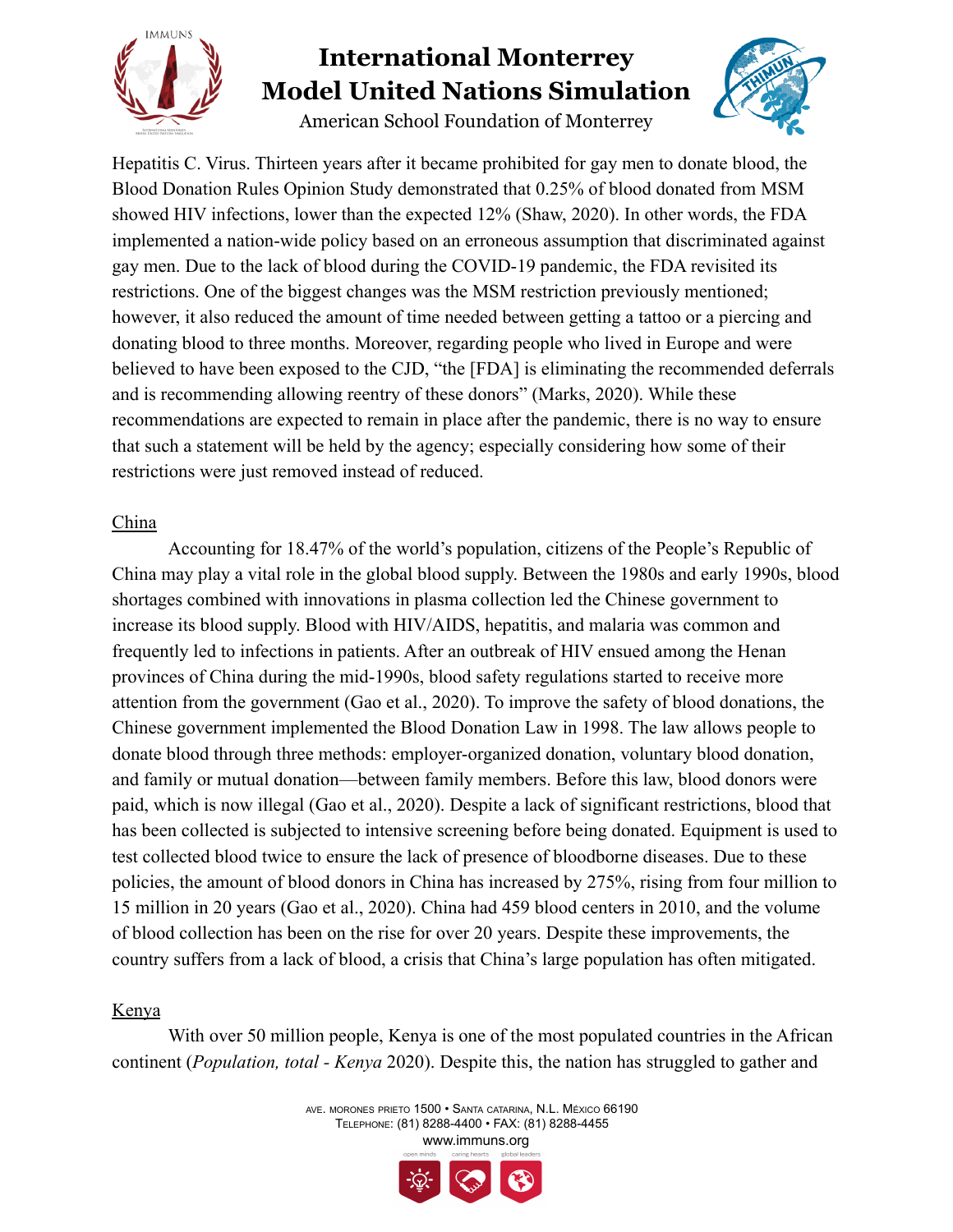

American School Foundation of Monterrey



maintain an ample blood supply, often depending on countries such as the United States, contributing \$72.5 million to Kenya's safe blood program to maintain a stable blood supply (Embry, 2020). Based on the World Health Organization's guidelines regarding the proper ratio of donors to the total population, Kenya should be collecting at least 1 million units of blood per year (Mwai, 2020). However, only 164,000 units of blood were collected between 2018 and 2019, with 77% of people donating blood for the first time. Although the government established the Kenya National Blood Transfusion Service (KNBTS) in 2000, it has struggled to improve its blood supply. According to a government report, over 80% of funding for the blood collection programs of the 2010s came from outside donors, the main one being the United States (Mwai, 2020). The US, however, cut funding as of September 2019, leaving the government without an alternative plan to deal with the blood crisis (Embry, 2020). Likewise, the spread of the COVID-19 pandemic has only worsened the problem, with an estimate signaling that every 10 minutes, 7 Kenyans require a blood transfusion (Embry, 2020). With decreased funding from outside countries and organizations, the Kenyan government has convinced its citizens to become blood donors. The lack of knowledge about blood donations has misled people into believing it is harmful. This leads people to hesitancy, preventing more people from engaging in the process. The government has been holding public blood donation events to combat this problem. Today, its blood supply depends mainly on donations from secondary school students (Mwai, 2020).

#### Mexico

Mexico still has almost no altruistic blood donation culture. What this means is that volunteer blood donation programs are scarce in Mexico. This is mainly due to misinformation and uncertainty among Mexican civilians that hinder donation morale. To understand how far behind Mexico is compared to the rest of the world, some European countries' donation rates are 100%. For nations in Latin America, it is 33%. Meanwhile, Mexico's blood donation rate is only 2.7% (*Mexico still lacking ... culture* 2017). The Dona en Vida Foundation coordinator, Maria Jose Aja del Cueto, mentioned that the importance of volunteering to donate blood is crucial since 25% of the population will need blood at some point in their lives (*Mexico still lacking ... culture* 2017). Cueto mentions how donating blood helps people receive the donations and helps the donors themselves. When individuals wish to donate blood, they are subjected to the strict testing for illnesses like hepatitis and certain sexually transmitted diseases, like syphilis and HIV-AIDS. This allows the donor to be aware of their health if any test comes back positive. Furthermore, with the government lifting the ban on gay and bisexual men in 2012, the country could generate many volunteers if people become more mindful of the need for blood.

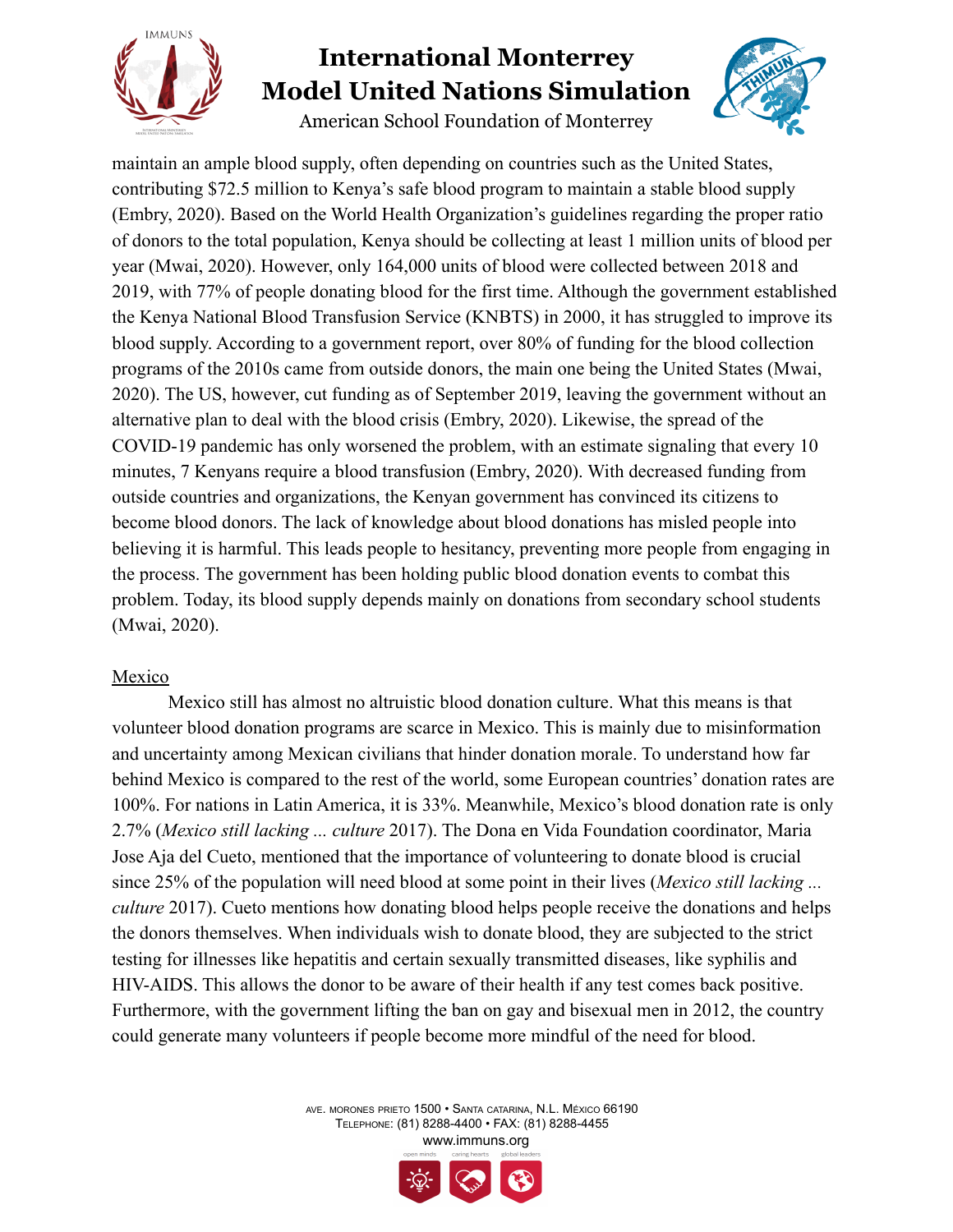

American School Foundation of Monterrey



#### **V. Possible Solutions**

The US Food and Drug Administration guidance stated that men who have sex with men are not allowed to donate blood until three months after engaging in intercourse. This policy has caused controversy since it discriminates against the LGBTQ+ community, who believe that blood donation eligibility should not be based on sexual orientation. The Red Cross recognizes this and has proposed a solution so that sexual orientation does not affect eligibility (*LGBTQ+ Donors* n.d.). The Red Cross, One Blood, Vitalant, and other LGBTQ+ community health centers have already participated in a pilot study titled the ADVANCE study, funded by the FDA (*LGBTQ+ Donors* n.d.). The study focuses on finding a different donor deferral policy that would maintain the safety of the blood supply, which would allow MSM to be donors. To do this, a donor history questionnaire would be used to assess the risk factors for a possible infection like HIV, meaning that MSM would not be restricted based on their sexuality. Instead, they would be evaluated based on their own risk for an HIV infection.

Additionally, the Red Cross has updated its requirements for blood donations in the past years, which only includes donors to be in good health and feeling well, at least be 16 years old, and weigh at least 110 pounds. The donor's sexual orientation is dismissed as long as they have all the requirements above and pass security tests for HIV infections. The organization believes that it is harmful to the Men who have sex with men (MSM) to require them to not engage in intercourse longer than straight individuals, and they seek all donors to go through the same procedures.

The Red Cross has also changed its campaign and created centered values that encourage donations. "Our top priority is the safety of our volunteer blood donors and the patients in need of lifesaving blood products. Our employees and volunteers are trained to be sensitive to the needs of all potential blood donors" (*Blood Donation Eligibility ... Donors* n.d.). The American Red Cross believed that sexual orientation should not determine blood donation eligibility. They are committed to collaborating with others to achieve this aim. Every time a blood donor gives blood, they must meet FDA eligibility criteria. These eligibility requirements apply to all blood collection agencies in the United States. Only about 38% of the population of the United States is eligible to donate blood at any given moment. However, less than 10% of the eligible population gives each year. The gender-specific donation criteria and health history questionnaire questions are aimed to make the blood collection process as safe as possible for both donors and receivers of blood.

Finally, having countries encourage safe blood donations can help millions of people in need. Governments should take advantage of occasions like World Blood Donor Day to promote blood donation to local banks, as long as the donors present no signs of severe and blood-related

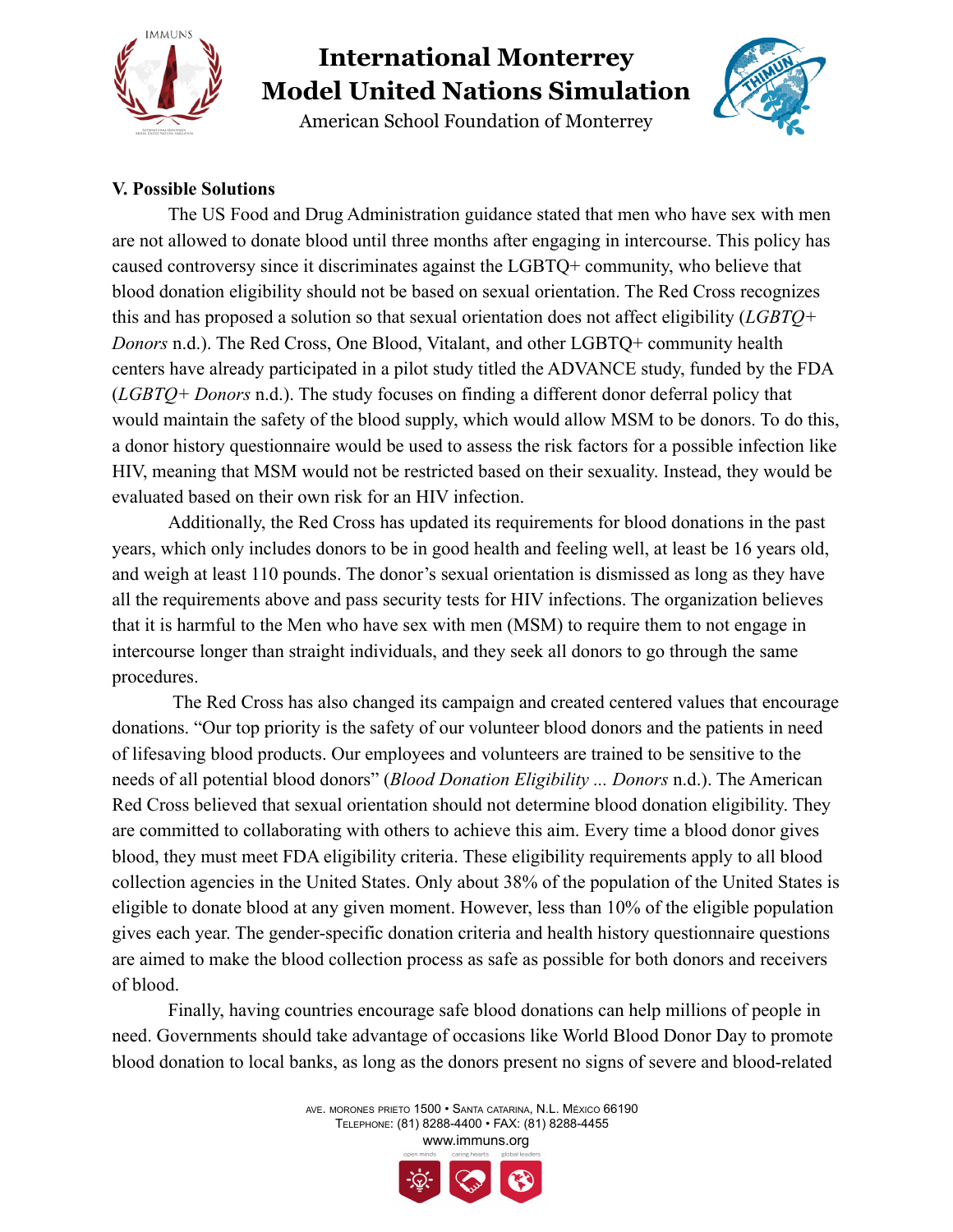

American School Foundation of Monterrey



illness. To do this, countries can look for non-governmental organizations (NGOs) that may help manage donors. For example, NGOs like the Global Blood Fund help countries in Africa, Latin America, and Asia. Organizations like these distribute healthy blood to poorly resourced countries (*Global Blood Fund* n.d.). With this, governments can collect blood, and volunteers can freely donate safely.

#### **VI. Current Status**

Each year, around 118.4 million blood donations are collected globally, from which 40% are collected in high-income countries (*Blood Safety and Availability* 2020). To donate blood, it is required to fill a Medical History Questionnaire; based on the form's answers, The Medical Historian will determine if the volunteer is eligible to donate. Unfortunately, if the patient is at risk or has had hepatitis, a heart disease, organ failure, cancer, or HIV/AIDS, the patient won't donate (*Blood Donation Eligibility ... Requirements* n.d.). Additionally, there are other age, weight, and health restrictions set by the US Food and Drug Administration (FDA) for the safety of the donor and the patient (*Blood Donation Eligibility ... Requirements* n.d.). Furthermore, there are FDA policies that prevent men who have sex with men in the past three months from having blood transfusions; this policy is due to the risk of HIV. However, the deferral period decreased from one year to three months on September 17, 2020 (*Blood Donation Eligibility ... Requirements* n.d.).

COVID-19, a respiratory virus, is another recent culprit. Although respiratory viruses have not been known to transmit through blood transfusions, a precautionary approach has been taken to safeguard the safety of individuals who donate and the patients. For this, the Stanford Blood Center (SBC) has implemented a fourteen-day deferral for those exposed to someone who is diagnosed or suspected of having the virus. Moreover, if the donor has been diagnosed or could have COVID-19, the donor will have to wait until twenty-eight days to be symptom-free and eligible for donation (*Blood Donation Eligibility ... Requirements* n.d.).

The COVID-19 pandemic's extension has aggravated blood shortages in countries worldwide, reigniting calls for new measures to address the problem. Blood donation rates in high-income countries currently stand at 31.5 per 1000 people, mainly contrasting with a rate of 5.0 in low-income countries. Seventy-nine governments collect over 90% of their blood supply from voluntary donors, while 56 countries collect more than 50% of their blood supply through family/replacement and paid donors (*Blood Safety and Availability* 2020). With more people continuing to gain access to healthcare in low and middle-income countries, it is essential to note that the demand for blood across the world will only continue to increase over time (Rapaport, 2019).

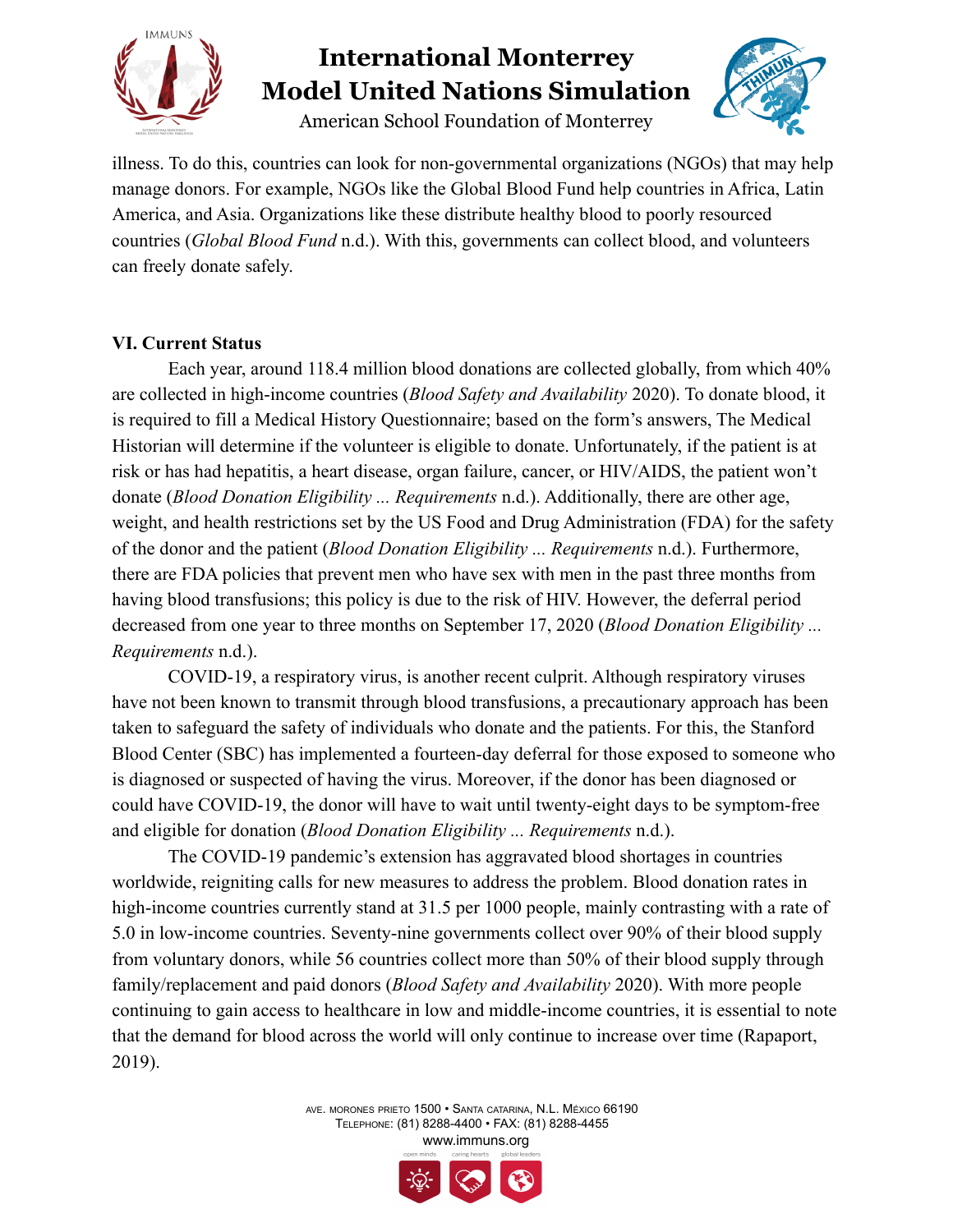

American School Foundation of Monterrey



Many organizations have already tried to ban this discrimination during the past years. For example, Together We Can started a campaign in which they protested against the three-month ban for gay and bisexual men. Although the rule was banned a few months later, "nearly four months since the FAIR recommendations were published, the Department for Health and Social Care finally announced it would be scrapping the rule relating to blood donors with partners who had sex in parts of the where there are high rates of HIV" (Beattie & Bonde, 2021). Other countries like Portugal have also agreed to remove the prejudice in blood donations. The committee must discuss the existing blood donation restrictions and determine if they are still relevant in today's society and if they should be altered; the committee must take a particular focus on MSM restrictions.

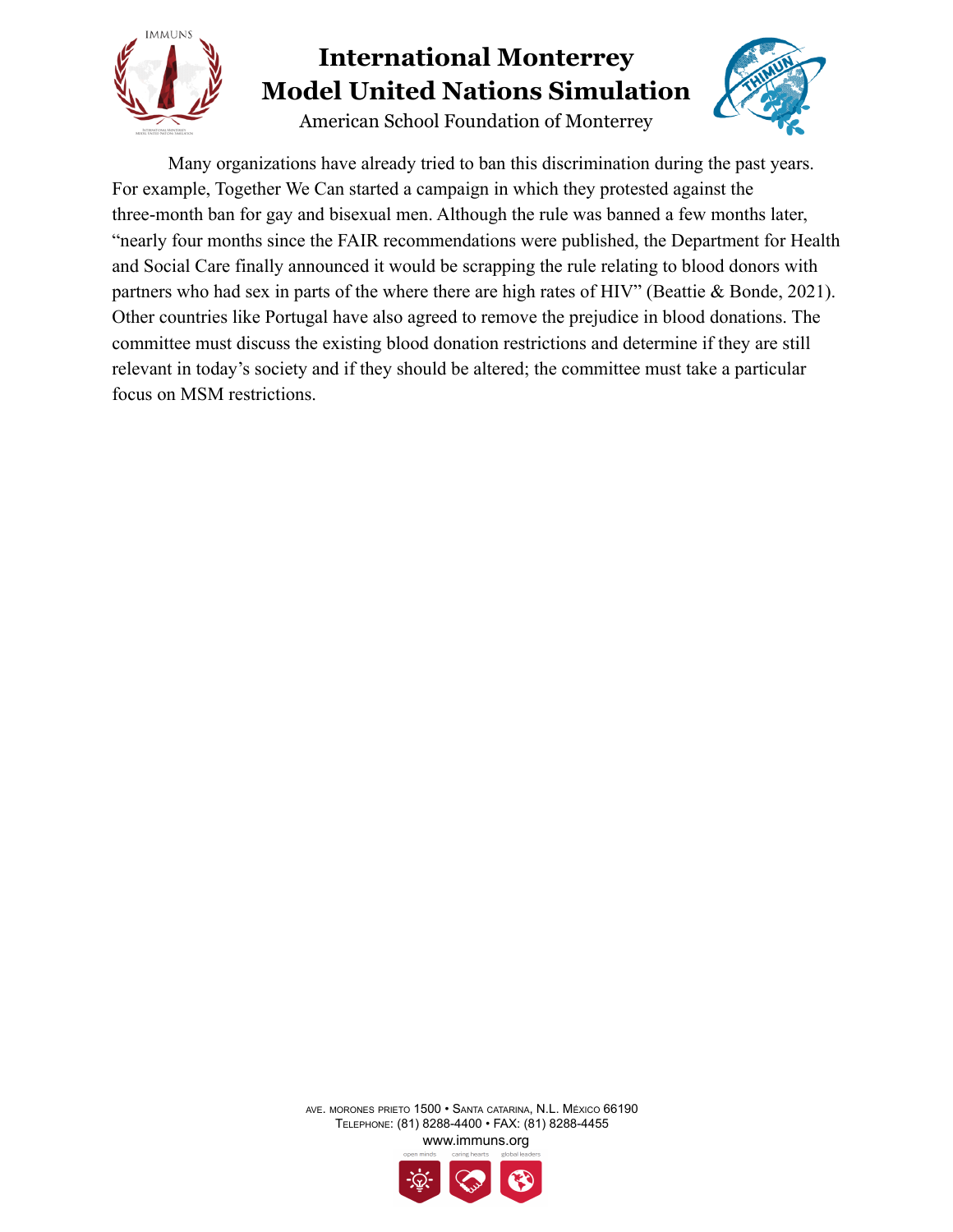

American School Foundation of Monterrey



#### **VII. Bibliography**

Advance Study. (2021). *About*. Advance Study. <https://advancestudy.org/#about>.

- Agencia Efe. (2017, June 14). *Mexico still lacking a blood donation culture*. Agencia Efe. [https://](https://www.efe.com/efe/english/life/mexico-still-lacking-a-blood-donation-culture/50000263-3297496) [www.efe.com/efe/english/life/mexico-still-lacking-a-blood-donation-culture/50000263-3](http://www.efe.com/efe/english/life/mexico-still-lacking-a-blood-donation-culture/50000263-3297496) [297496](http://www.efe.com/efe/english/life/mexico-still-lacking-a-blood-donation-culture/50000263-3297496).
- Beattie, L. & Bonde, G. (2021, October 12). *How we overturned the discriminatory blood donation rules in England*. Terrence Higgins Trust. [https://www.tht.org.uk/news/how-we](https://www.tht.org.uk/news/how-we-overturned-discriminatory-blood-donation-rules-england)[overturned-discriminatory-blood-donation-rules-england](https://www.tht.org.uk/news/how-we-overturned-discriminatory-blood-donation-rules-england).
- Cha, S. (2021, August 20). *In COVID-19 hangover, as more around world get vaccinated, fewer give blood*. Reuters. [https://www.reuters.com/business/healthcare-pharmaceuticals/covid](https://www.reuters.com/business/healthcare-pharmaceuticals/covid-hangover-more-around-world-get-vaccinated-fewer-give-blood-2021-08-20/)[hangover-more-around-world-get-vaccinated-fewer-give-blood-2021-08-20/.](https://www.reuters.com/business/healthcare-pharmaceuticals/covid-hangover-more-around-world-get-vaccinated-fewer-give-blood-2021-08-20/)
- Danticat, E. (2017, December 29). *Trump Reopens an Old Wound for Haitians*. The New Yorker. [https://www.newyorker.com/news/news-desk/trump-reopens-an-old-wound-for-haitians.](https://www.newyorker.com/news/news-desk/trump-reopens-an-old-wound-for-haitians)
- Embry, L. (2020, September 7). *Cuts to Kenya's Safe Blood Program Decreases Blood Supply*. Borgen Magazine. [https://www.borgenmagazine.com/safe-blood-program/.](https://www.borgenmagazine.com/safe-blood-program/)
- European Blood Alliance. (n.d.). *United Kingdom*. European Blood Alliance. [https://europeanblo](https://europeanbloodalliance.eu/country/united-kingdom/) [odalliance.eu/country/united-kingdom/.](https://europeanbloodalliance.eu/country/united-kingdom/)
- Franklin, I. M. (2007). Is there a right to donate blood? Patient rights; donor responsibilities. *Transfusion Medicine*, *17*(3), 161–168. <https://doi.org/10.1111/j.1365-3148.2007.00754.x>.

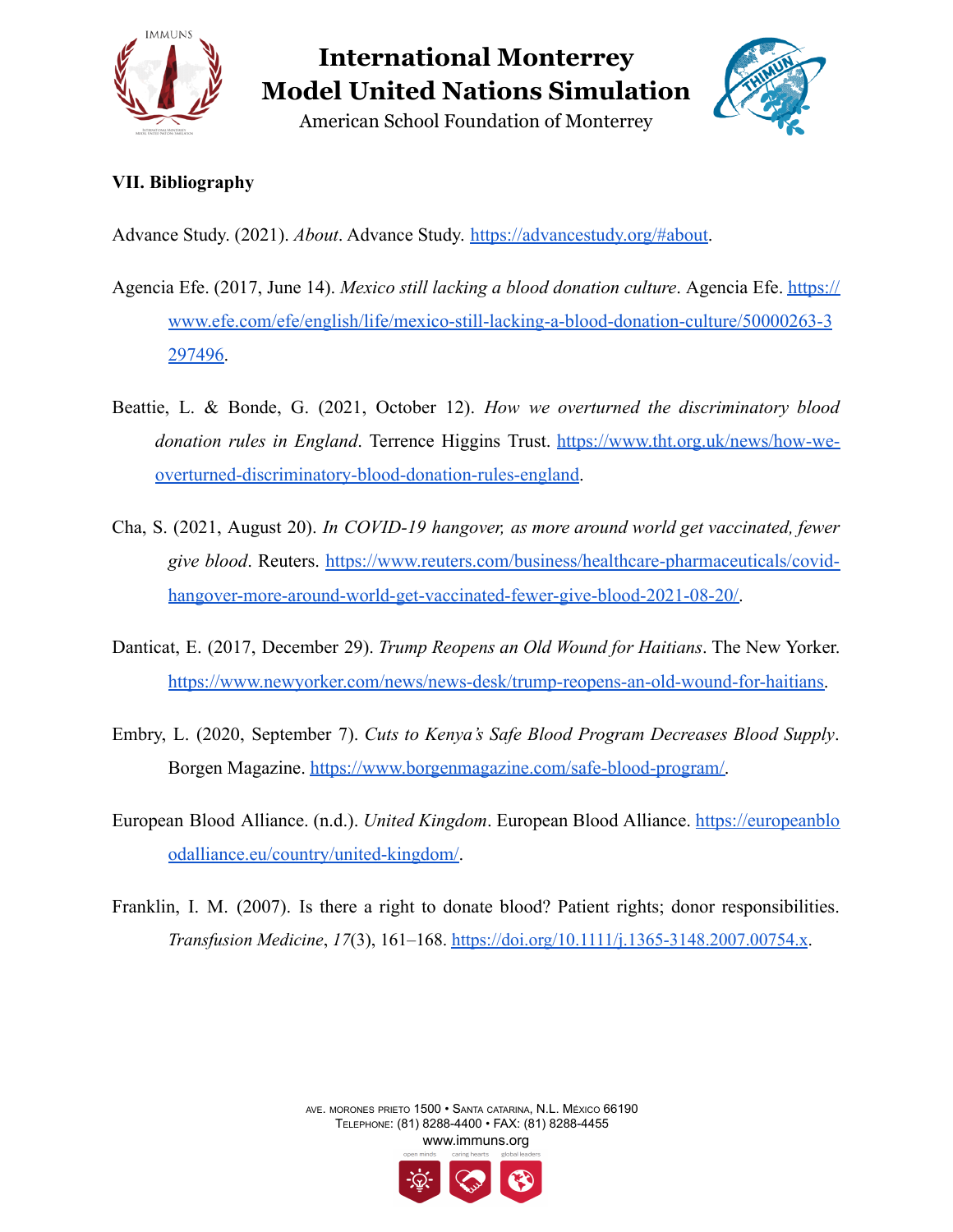



American School Foundation of Monterrey

- Gao, D., Li, H., & Wang, K. (2020). The development of a legal framework for blood donation and blood safety in China over 24 years. *BMC Health Services Research*, *20*(1). <https://doi.org/10.1186/s12913-020-05944-6>.
- Garcia, K. (2016, March 10). *A Brief History of Blood Transfusion Through The Years*. Stanford Blood Center. [https://stanfordbloodcenter.org/a-brief-history-of-blood-transfusion-throu](https://stanfordbloodcenter.org/a-brief-history-of-blood-transfusion-through-the-years/) [gh-the-years/](https://stanfordbloodcenter.org/a-brief-history-of-blood-transfusion-through-the-years/).
- Gottlieb, S. (1999). FDA bans blood donation by people who have lived in UK. *British Medical Journal*, *319*(7209), 535–535. [https://doi.org/10.1136/bmj.319.7209.535.](https://doi.org/10.1136/bmj.319.7209.535)
- Horvatits, T., Schulze zur Wiesch, J., Lütgehetmann, M., Lohse, A. W., & Pischke, S. (2019). The Clinical Perspective on Hepatitis E. *Viruses*, *11*(7), 617. [https://doi.org/10.3390/v](https://doi.org/10.3390/v11070617) [11070617.](https://doi.org/10.3390/v11070617)
- Is it time to rethink UK restrictions on blood donation? (2019). *EClinicalMedicine*, *15*, 1–2. <https://doi.org/10.1016/j.eclinm.2019.10.014>.
- Marks, P. (2020, April 2). *Coronavirus (COVID-19) Update: FDA Provides Updated Guidance to Address the Urgent Need for Blood During the Pandemic*. United States Food and Drug Administration. [https://www.fda.gov/news-events/press-announcements/corona](https://www.fda.gov/news-events/press-announcements/coronavirus-covid-19-update-fda-provides-updated-guidance-address-urgent-need-blood-during-pandemic) [virus-covid-19-update-fda-provides-updated-guidance-address-urgent-need-blood-during](https://www.fda.gov/news-events/press-announcements/coronavirus-covid-19-update-fda-provides-updated-guidance-address-urgent-need-blood-during-pandemic) [-pandemic.](https://www.fda.gov/news-events/press-announcements/coronavirus-covid-19-update-fda-provides-updated-guidance-address-urgent-need-blood-during-pandemic)
- Mayo Foundation for Medical Education and Research. (2020, April 15). *Blood transfusion*. Mayo Clinic. [https://www.mayoclinic.org/tests-procedures/blood-transfusion/about/pac-](https://www.mayoclinic.org/tests-procedures/blood-transfusion/about/pac-20385168)[20385168](https://www.mayoclinic.org/tests-procedures/blood-transfusion/about/pac-20385168).

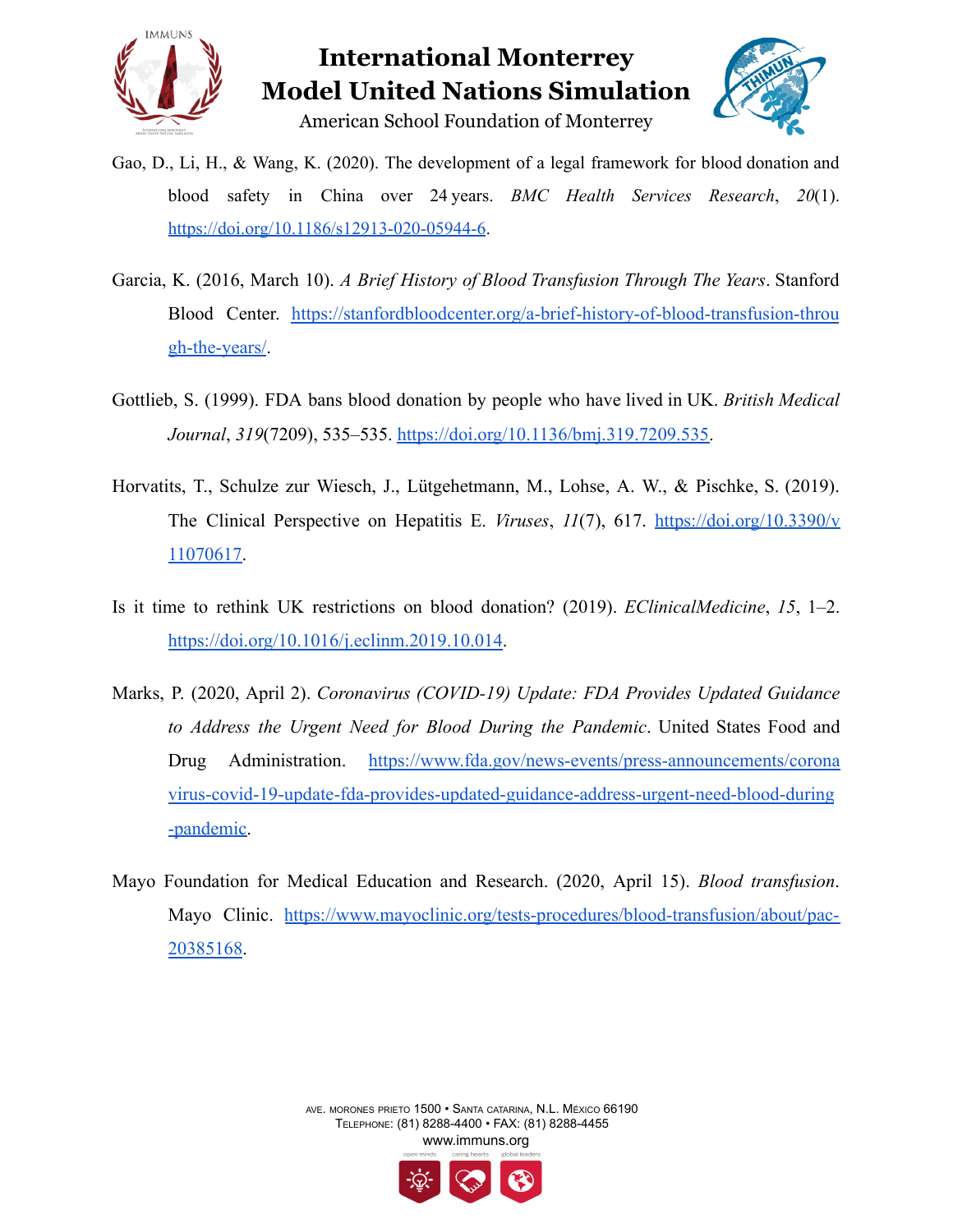

### **International Monterrey Model United Nations Simulation** American School Foundation of Monterrey



Memorial Sloan Kettering Cancer Center. (n.d.). *General Blood & Platelet Donor Guidelines.* Memorial Sloan Kettering Cancer Center. [https://www.mskcc.org/about/get-involved/don](https://www.mskcc.org/about/get-involved/donating-blood/general-blood-platelet-donor-guidelines) [ating-blood/general-blood-platelet-donor-guidelines.](https://www.mskcc.org/about/get-involved/donating-blood/general-blood-platelet-donor-guidelines)

- Mwai, P. (2020, February 16). *Why has Kenya been facing serious shortages of human blood?* British Broadcasting Corporation News. [https://www.bbc.com/news/world-africa-514581](https://www.bbc.com/news/world-africa-51458114) [14](https://www.bbc.com/news/world-africa-51458114).
- National Health Service. (2021, May 11). *UK to change eligibility to give blood on World Blood Donor Day with launch of new donor safety assessment*. National Health Service. [https:/](https://www.nhsbt.nhs.uk/news/uk-to-change-eligibility-to-give-blood-on-world-blood-donor-day-with-launch-of-new-donor-safety-assessment/) [/](https://www.nhsbt.nhs.uk/news/uk-to-change-eligibility-to-give-blood-on-world-blood-donor-day-with-launch-of-new-donor-safety-assessment/)[www.nhsbt.nhs.uk/news/uk-to-change-eligibility-to-give-blood-on-world-blood-donor-d](http://www.nhsbt.nhs.uk/news/uk-to-change-eligibility-to-give-blood-on-world-blood-donor-day-with-launch-of-new-donor-safety-assessment/) [ay-with-launch-of-new-donor-safety-assessment/.](http://www.nhsbt.nhs.uk/news/uk-to-change-eligibility-to-give-blood-on-world-blood-donor-day-with-launch-of-new-donor-safety-assessment/)
- Ochoa, A. M. (2021, June 30). *Discriminatory Blood Donation Policies Defy Science*. The Regulatory Review. [https://www.theregreview.org/2021/06/30/ochoa-discriminatory-blo](https://www.theregreview.org/2021/06/30/ochoa-discriminatory-blood-donation-policies/) [od-donation-policies/.](https://www.theregreview.org/2021/06/30/ochoa-discriminatory-blood-donation-policies/)
- Oklahoma Blood Institute. (n.d.). *Global Blood Fund*. Oklahoma Blood Institute. [https://obi.org/](https://obi.org/about-us/global-blood-fund/) [about-us/global-blood-fund/](https://obi.org/about-us/global-blood-fund/).
- Orr, G. (2011, June 16). *The Timeline: Blood Donation*. The Independent. [https://www.independ](https://www.independent.co.uk/life-style/health-and-families/features/timeline-blood-donation-2297965.html) [ent.co.uk/life-style/health-and-families/features/timeline-blood-donation-2297965.html.](https://www.independent.co.uk/life-style/health-and-families/features/timeline-blood-donation-2297965.html)
- Rapaport, L. (2019, November 8). *Blood supplies inadequate in many countries*. Reuters. [https://](https://www.reuters.com/article/us-health-blood-supply-idUSKBN1XI2FL) [www.reuters.com/article/us-health-blood-supply-idUSKBN1XI2FL](https://www.reuters.com/article/us-health-blood-supply-idUSKBN1XI2FL).
- Shaw, M. L. (2020, April 3). *FDA's Revised Blood Donation Guidance for Gay Men Still Courts Controversy*. American Journal of Managed Care. [https://www.ajmc.com/view/fdas-revis](https://www.ajmc.com/view/fdas-revised-blood-donation-guidance-for-gay-men-still-courts-controversy) [ed-blood-donation-guidance-for-gay-men-still-courts-controversy.](https://www.ajmc.com/view/fdas-revised-blood-donation-guidance-for-gay-men-still-courts-controversy)

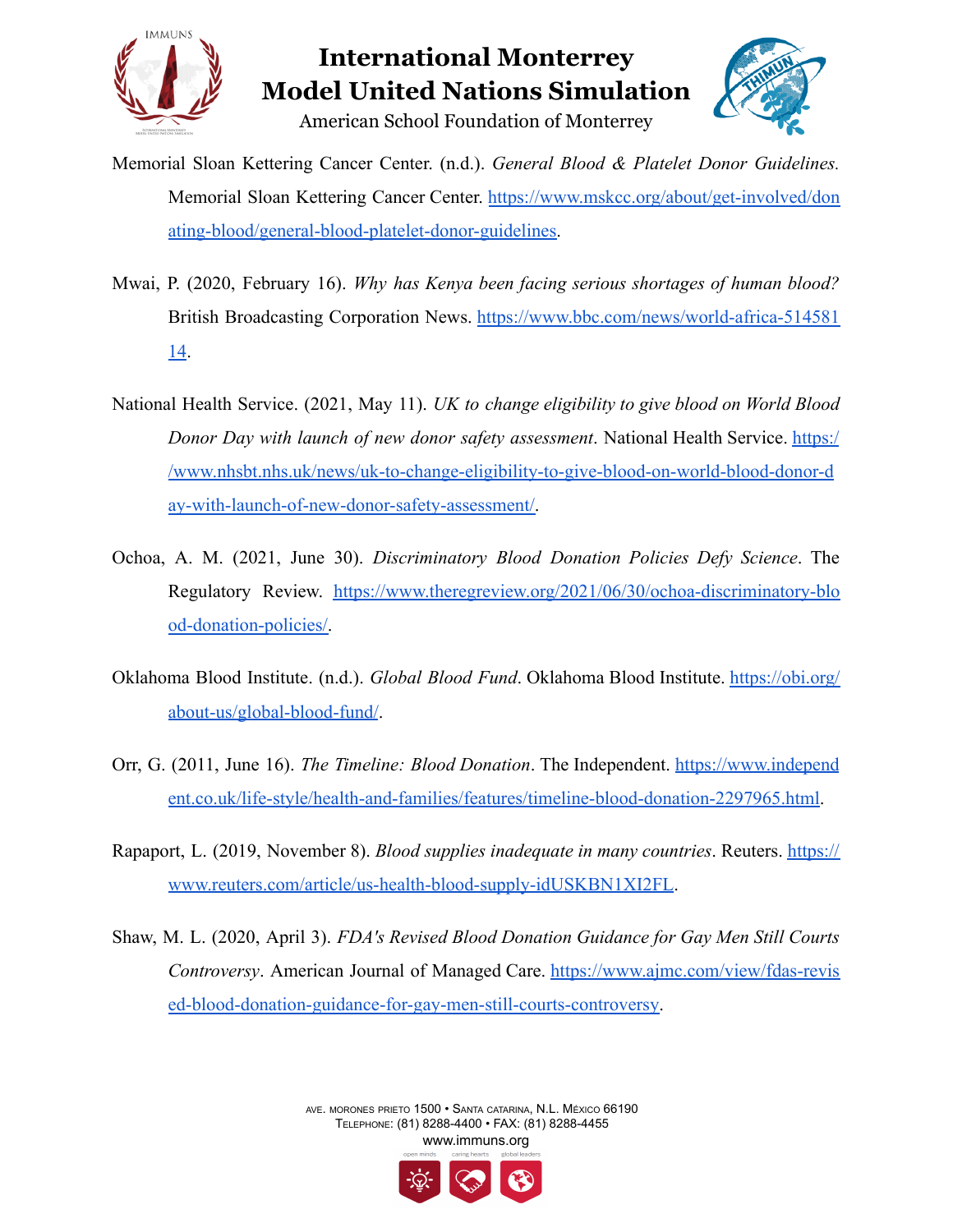

### **International Monterrey Model United Nations Simulation** American School Foundation of Monterrey



- Simon & Schuster Inc. (2021, October 14). *AIDS Crisis Timeline*. History. [https://www.history.](https://www.history.com/topics/1980s/hiv-aids-crisis-timeline) [com/topics/1980s/hiv-aids-crisis-timeline](https://www.history.com/topics/1980s/hiv-aids-crisis-timeline).
- Stanford Blood Center. (n.d.). *Blood Donation Eligibility and Requirements*. Stanford Blood Center. [https://stanfordbloodcenter.org/donate-blood/am-i-eligible-to-donate-blood/.](https://stanfordbloodcenter.org/donate-blood/am-i-eligible-to-donate-blood/)
- Sutherland, R. (n.d.). *We Need Blood, Just Not Yours: Lingering Restrictions on Blood Donation for Men who have Sex with Men (MSM)*. Harvard Public Health Review. [https://hphr.org/](https://hphr.org/sutherland-blog-4/) [sutherland-blog-4/.](https://hphr.org/sutherland-blog-4/)
- Tendulkar, A. A., Shah, S. A., & Kelkar, R. A. (2015). A case of hepatitis E in a blood donor. *Asian Journal of Transfusion Science*, *9*(1), 82–84. [https://doi.org/10.4103/0973-6247.](https://doi.org/10.4103/0973-6247.150959) [150959](https://doi.org/10.4103/0973-6247.150959).
- The American National Red Cross. (n.d.). *Blood Donation Eligibility for LGBTQ Donors*. The American National Red Cross. [https://www.redcrossblood.org/donate-blood/how-to-don](https://www.redcrossblood.org/donate-blood/how-to-donate/eligibility-requirements/lgbtq-donors.html) [ate/eligibility-requirements/lgbtq-donors.html](https://www.redcrossblood.org/donate-blood/how-to-donate/eligibility-requirements/lgbtq-donors.html).
- The American National Red Cross. (n.d.). *History of Blood Transfusions*. The American National Red Cross. [https://www.redcrossblood.org/donate-blood/blood-donation-process/what](https://www.redcrossblood.org/donate-blood/blood-donation-process/what-happens-to-donated-blood/blood-transfusions/history-blood-transfusion.html)[happens-to-donated-blood/blood-transfusions/history-blood-transfusion.html.](https://www.redcrossblood.org/donate-blood/blood-donation-process/what-happens-to-donated-blood/blood-transfusions/history-blood-transfusion.html)
- The American Red Cross. (n.d.). *LGBTQ+ Donors*. The American Red Cross. [https://www.red](https://www.redcrossblood.org/donate-blood/how-to-donate/eligibility-requirements/lgbtq-donors.html) [crossblood.org/donate-blood/how-to-donate/eligibility-requirements/lgbtq-donors.html](https://www.redcrossblood.org/donate-blood/how-to-donate/eligibility-requirements/lgbtq-donors.html).
- The Haemophilia Society. (n.d.). *The contaminated blood scandal*. The Haemophilia Society. [https://haemophilia.org.uk/public-inquiry/the-infected-blood-inquiry/the-contaminated-bl](https://haemophilia.org.uk/public-inquiry/the-infected-blood-inquiry/the-contaminated-blood-scandal/) [ood-scandal/](https://haemophilia.org.uk/public-inquiry/the-infected-blood-inquiry/the-contaminated-blood-scandal/).
- The Human Rights Campaign. (n.d.). *Blood Donations*. The Human Rights Campaign. [https://](https://www.hrc.org/resources/blood-donations) [www.hrc.org/resources/blood-donations](https://www.hrc.org/resources/blood-donations).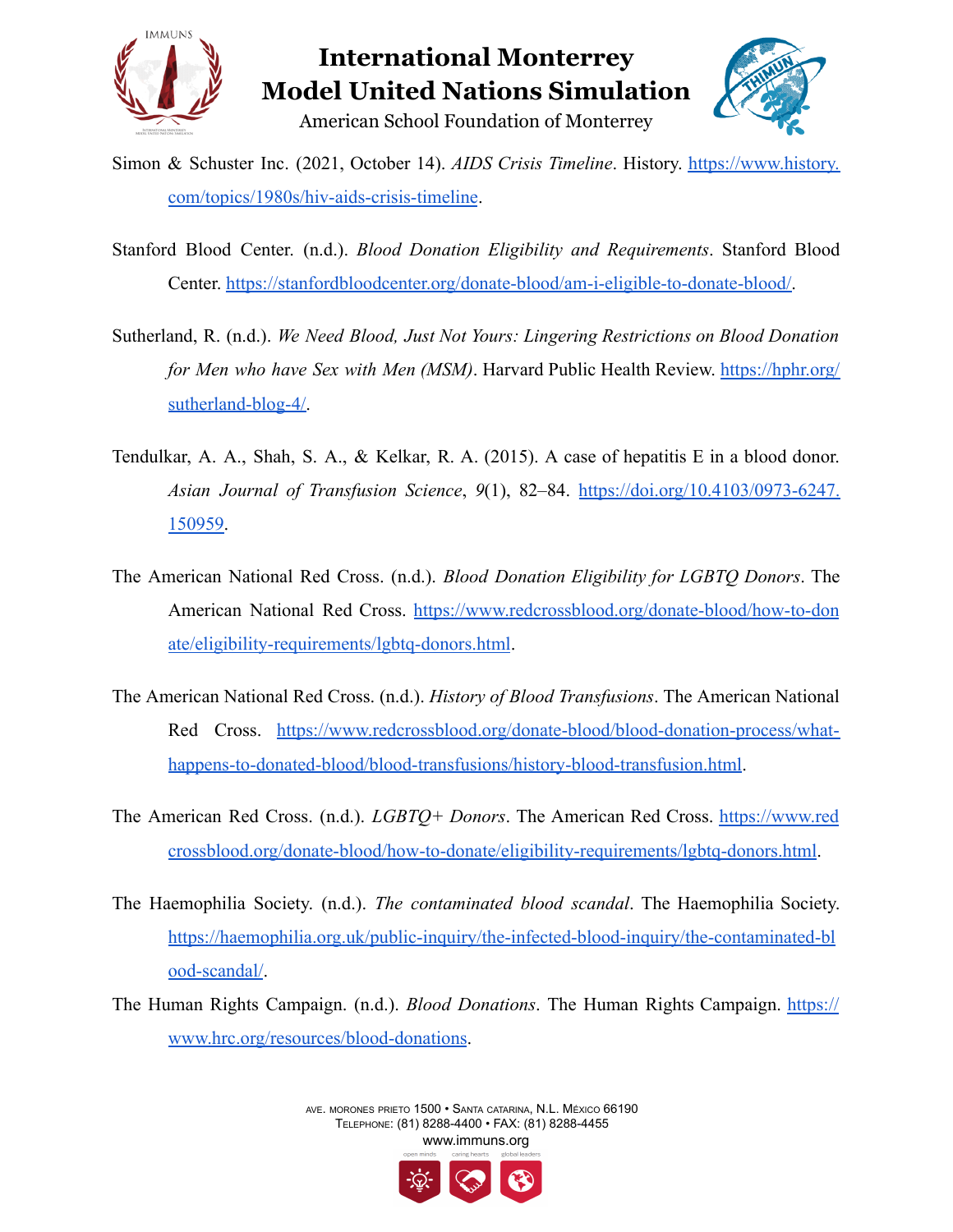

American School Foundation of Monterrey



- The Human Rights Campaign. (2020, June 11). *Equality Magazine: FDA Loosens Ban on Blood Donations from Gay and Bi+ Men*. The Human Rights Campaign. [https://www.hrc.org/ne](https://www.hrc.org/news/equality-magazine-fda-loosens-ban-on-blood-donations-from-gay-and-bi-men) [ws/equality-magazine-fda-loosens-ban-on-blood-donations-from-gay-and-bi-men.](https://www.hrc.org/news/equality-magazine-fda-loosens-ban-on-blood-donations-from-gay-and-bi-men)
- The World Bank Group. (2020). *Population, total - Kenya*. The World Bank. [https://data.world](https://data.worldbank.org/indicator/SP.POP.TOTL?locations=KE) [bank.org/indicator/SP.POP.TOTL?locations=KE.](https://data.worldbank.org/indicator/SP.POP.TOTL?locations=KE)
- Triggle, B. N. (2021, July 27). *What is the contaminated blood inquiry?* British Broadcasting Corporation News. [https://www.bbc.com/news/health-48596605.](https://www.bbc.com/news/health-48596605)
- United Nations. (2016, June 14). *On World Day, UN health agency calls for rapid increase in voluntary blood donations*. United Nations News. [https://news.un.org/en/story/2016/06/](https://news.un.org/en/story/2016/06/532032-world-day-un-health-agency-calls-rapid-increase-voluntary-blood-donations) [532032-world-day-un-health-agency-calls-rapid-increase-voluntary-blood-donations.](https://news.un.org/en/story/2016/06/532032-world-day-un-health-agency-calls-rapid-increase-voluntary-blood-donations)
- United States Department of Health and Human Services. (n.d.). *Blood Donation*. National Heart, Lung, and Blood Institute. [https://www.nhlbi.nih.gov/health-topics/blood-dona](https://www.nhlbi.nih.gov/health-topics/blood-donation) [tion.](https://www.nhlbi.nih.gov/health-topics/blood-donation)
- United States Department of Health and Human Services. (2019, January 31). *Diseases and Organisms*. Centers for Disease Control and Prevention. [https://www.cdc.gov/bloodsafety](https://www.cdc.gov/bloodsafety/bbp/diseases-organisms.html) [/bbp/diseases-organisms.html](https://www.cdc.gov/bloodsafety/bbp/diseases-organisms.html).
- World Health Organization. (n.d.). *What we do*. World Health Organization. [https://www.who.int](https://www.who.int/about/what-we-do) [/about/what-we-do.](https://www.who.int/about/what-we-do)
- World Health Organization. (2016, June 13). *Voluntary unpaid blood donations must increase rapidly to meet 2020 goal*. World Health Organization. [https://apps.who.int/mediacentre/](https://apps.who.int/mediacentre/news/releases/2016/world-blood-donor-day/en/index.html) [news/releases/2016/world-blood-donor-day/en/index.html.](https://apps.who.int/mediacentre/news/releases/2016/world-blood-donor-day/en/index.html)